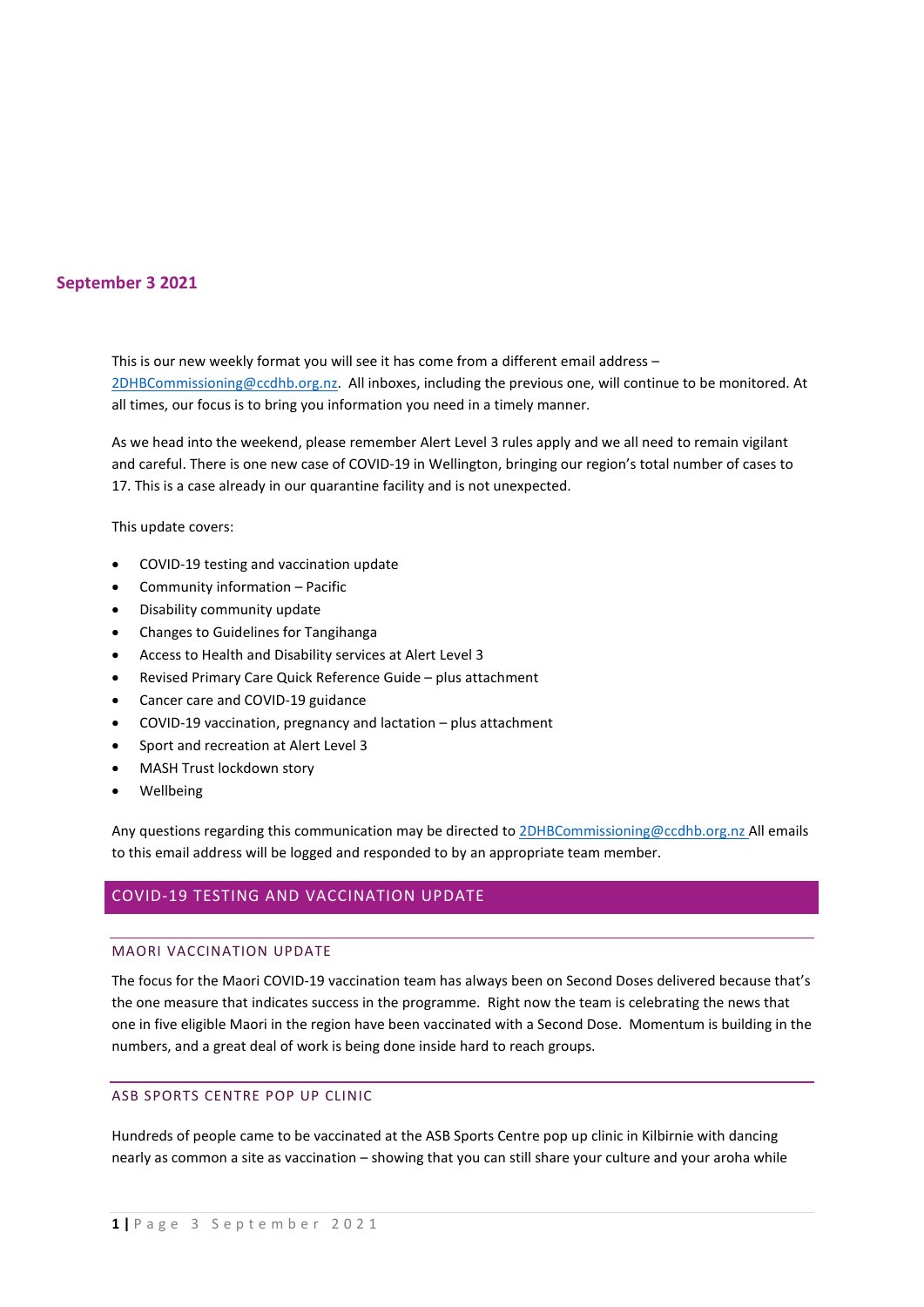following physical distancing guidelines. You can tell when people are smiling, even under a mask, and smiles were everywhere at this clinic.

More than half of all Pacific people in the Capital & Coast and Hutt Valley region have now had at least one dose of the vaccine, thanks to the hard work of our Pacific providers and all of our other vaccination clinics.

[https://www.stuff.co.nz/national/health/coronavirus/126248507/covid19-wellington-woman-with-fear-of](https://www.stuff.co.nz/national/health/coronavirus/126248507/covid19-wellington-woman-with-fear-of-needles-ovecomes-phobia-to-get-her-shot-at-pasifika-mass-vaxx-event)[needles-ovecomes-phobia-to-get-her-shot-at-pasifika-mass-vaxx-event](https://www.stuff.co.nz/national/health/coronavirus/126248507/covid19-wellington-woman-with-fear-of-needles-ovecomes-phobia-to-get-her-shot-at-pasifika-mass-vaxx-event)



Warm Pacific greetings on arrival Maa Nonu and son get

vaccinated

Tu Ora vaccinators Alisa and Rose with Bachelor of Nursing Pacific student Naomi

Full information around vaccination sites can be found here:

Wellington[: https://www.healthpoint.co.nz/covid-19-vaccination/wellington/](https://www.healthpoint.co.nz/covid-19-vaccination/wellington/)

Hutt Valley:<https://www.healthpoint.co.nz/covid-19-vaccination/hutt/>

Full information around testing sites is available here.

Wellington[: https://www.healthpoint.co.nz/covid-19/wellington/](https://www.healthpoint.co.nz/covid-19/wellington/)

Hutt Valley:<https://www.healthpoint.co.nz/covid-19/hutt/>

## COMMUNITY INFORMATION - PACIFIC

Following a National Pacific Fono held on 19 August, information has been put together to address questions about COVID-19, vaccination, what to do if you are a contact of a COVID-19 case, and how to protect yourself and your family.

This is now available on the [Ministry's website](https://www.health.govt.nz/our-work/diseases-and-conditions/covid-19-novel-coronavirus/covid-19-resources-and-tools/covid-19-community-information-packs) and will be updated as required: [https://www.health.govt.nz/our-work/diseases-and-conditions/covid-19-novel-coronavirus/covid-19](https://www.health.govt.nz/our-work/diseases-and-conditions/covid-19-novel-coronavirus/covid-19-resources-and-tools/covid-19-community-information-packs) [resources-and-tools/covid-19-community-information-packs](https://www.health.govt.nz/our-work/diseases-and-conditions/covid-19-novel-coronavirus/covid-19-resources-and-tools/covid-19-community-information-packs)

## COVID-19 VACCINATIONS – DISABILITY COMMUNITY UPDATE

This Disability Strategy team has produced a panui to provide an update on its work over the past few weeks. The team is are actively working with partners in the vaccination team, with Primary Health Organisations and Māori and Pacific providers, along with many other groups and organisations.

You can read it here: https://mailchi.mp/c19484c79647/news-from-the-3dhb-disability-team-10438952?e=bfc098e76b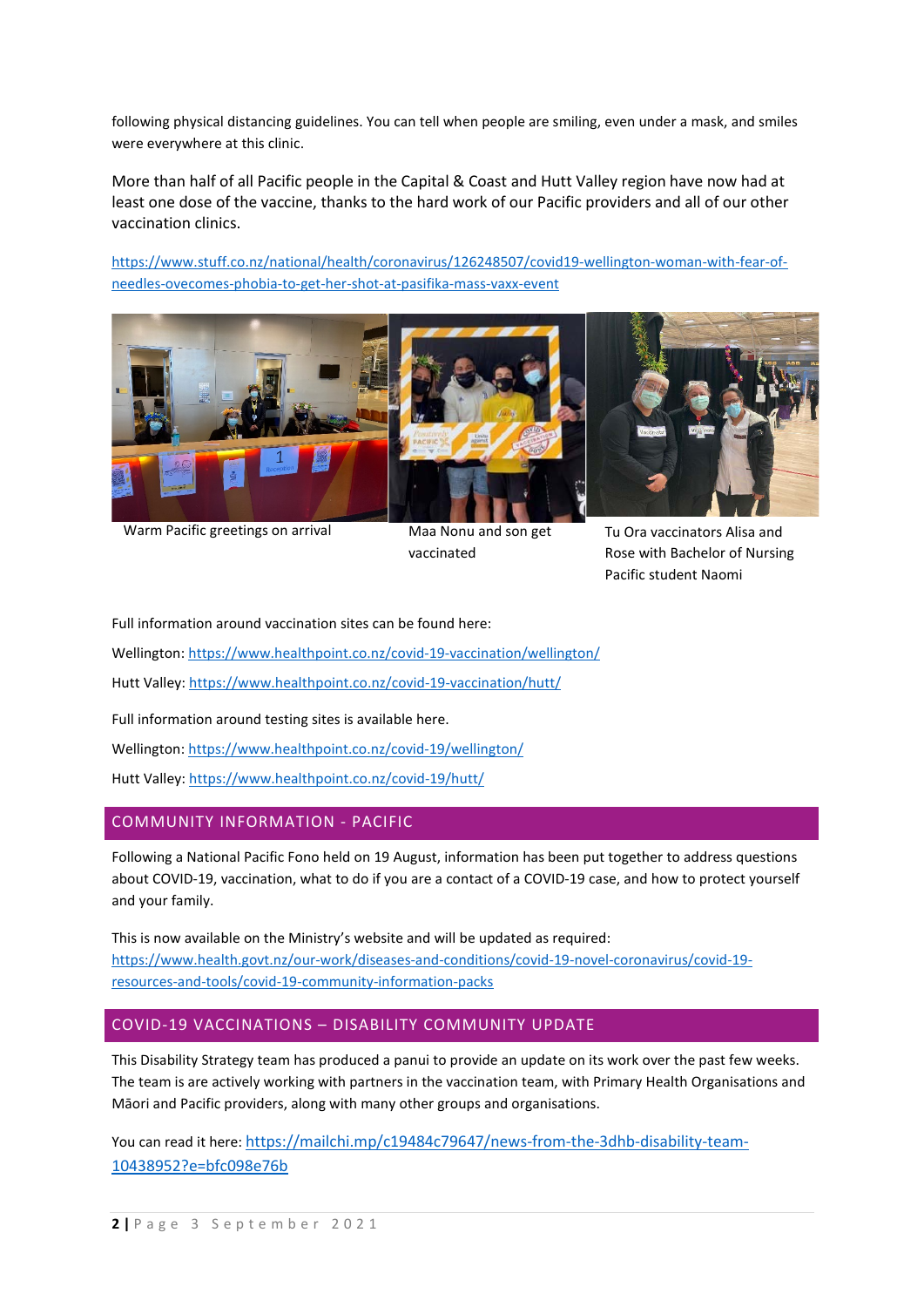#### KAIĀWHINA DISABILITY

In the last week the Disability team stepped up its efforts and visibility by having a staff member on hand at several of the Community Vaccination Centres to facilitate an accessible journey through the site for members of the public who require assistance. The Kaiawhina Disability greets anyone who needs more time, space or assistance and discuss, understand and assist with access requirements during the vaccination process. Feedback from the centres and the public has been very positive.

### ACCESSIBLE EVENTS

The provision of Accessible Events continues to be a useful service for many people who chose this option as a less pressured way to receive vaccinations. During Level 4 we haven't been able to use the equipment used at Levels 1 or 2 (sun glasses, fidget tools, distraction equipment) however people appreciate not feeling rushed.

TV 3 News hub covered the Autism NZ event in August you can see the clip by clicking [here.](https://www.newshub.co.nz/home/new-zealand/2021/08/coronavirus-kiwis-with-autism-get-covid-19-vaccine-at-calming-event-tailored-just-for-them.html?fbclid=IwAR3I-8VMFAPy1LUdORC8x2gxGMQ9JQO13Jhd0ZdC1cOd_aDu2wirivou0B8) You can read about the Deaf Event in this Stuff article – clic[k here.](https://www.stuff.co.nz/dominion-post/126007650/hopes-accessible-covid19-events-will-be-catalyst-for-improved-healthcare-services-for-the-disabled)

Chris Mitchell, General Manager 2DHB COVID Response who has been working closely with the Disability Team, has this to say:

"*The 2DHB COVID Vaccination programme is not equity focused it is equity driven. Equity is at the vanguard of everything we do, be it communicating, inviting, booking and vaccinating. It means that we engage with, design with and deliver the vaccination with the disabled community.* 

*To ensure our 'Trusted Faces, Trusted Places' mantra we have adopted a co-design model based on "nothing for me without me". Key to achieving an equity driven programme is engagement with our disability communities, supporting their designing of and then enabling them to deliver accessible vaccination experiences."*

## CHANGES TO GUIDELINES FOR TANGIHANGA

Fo[r Alert Level 3 guidelines,](https://urldefense.com/v3/__https:/www.health.govt.nz/our-work/diseases-and-conditions/covid-19-novel-coronavirus/covid-19-information-specific-audiences/covid-19-deaths-funerals-and-tangihanga/guidance-alert-level-3-deaths-funerals-and-tangihanga__;!!A3teau8g8Q!A0ewa_RO8tz3bAJntIG9KzIBYqqEV17qKZkRaAuFs0xIAmaNfup_yp2kyUNRoAGXNs1K$) Ministry of Health has made changes to the 'travel' section of its guidance. Previously, it stated that 'travel into or out of regions at Alert Level 3 for a tangihanga is not permitted unless you have an exemption'. This now says, 'whānau can travel within Alert Level 3 regions for a viewing, tangihanga, or burial. They do not need an exemption to do this'.

This means whānau can travel to a neighbouring or further region (also under Alert Level 3) for tangihanga and nehunga without applying for an exemption.

However, if whānau want to travel through an Alert Level 4 region (without stopping) to attend a tangihanga or nehunga in an Alert Level 3 region, they will need to apply for an exemption and can do this [online.](https://urldefense.com/v3/__https:/www.health.govt.nz/our-work/diseases-and-conditions/covid-19-novel-coronavirus/covid-19-health-advice-public/covid-19-travel-within-new-zealand__;!!A3teau8g8Q!A0ewa_RO8tz3bAJntIG9KzIBYqqEV17qKZkRaAuFs0xIAmaNfup_yp2kyUNRoBhFHl5c$)

While these changes will be difficult for whānau, these guidelines have been designed to keep all our communities safe and will be continually amended as we adapt to this changing environment.

## ACCESS TO HEALTH AND DISABILITY SERVICES AT ALERT LEVEL 3

The Ministry has updated information on accessing health and disability services at Alert Level 3. This covers hospitals, emergency ambulance services, general practices, screening services, community health services, disability and aged care services, and mental health and addiction services.

Read more[: Health and disability services at Alert Level 3](https://www.health.govt.nz/our-work/diseases-and-conditions/covid-19-novel-coronavirus/covid-19-current-situation/health-and-disability-services-alert-level-3)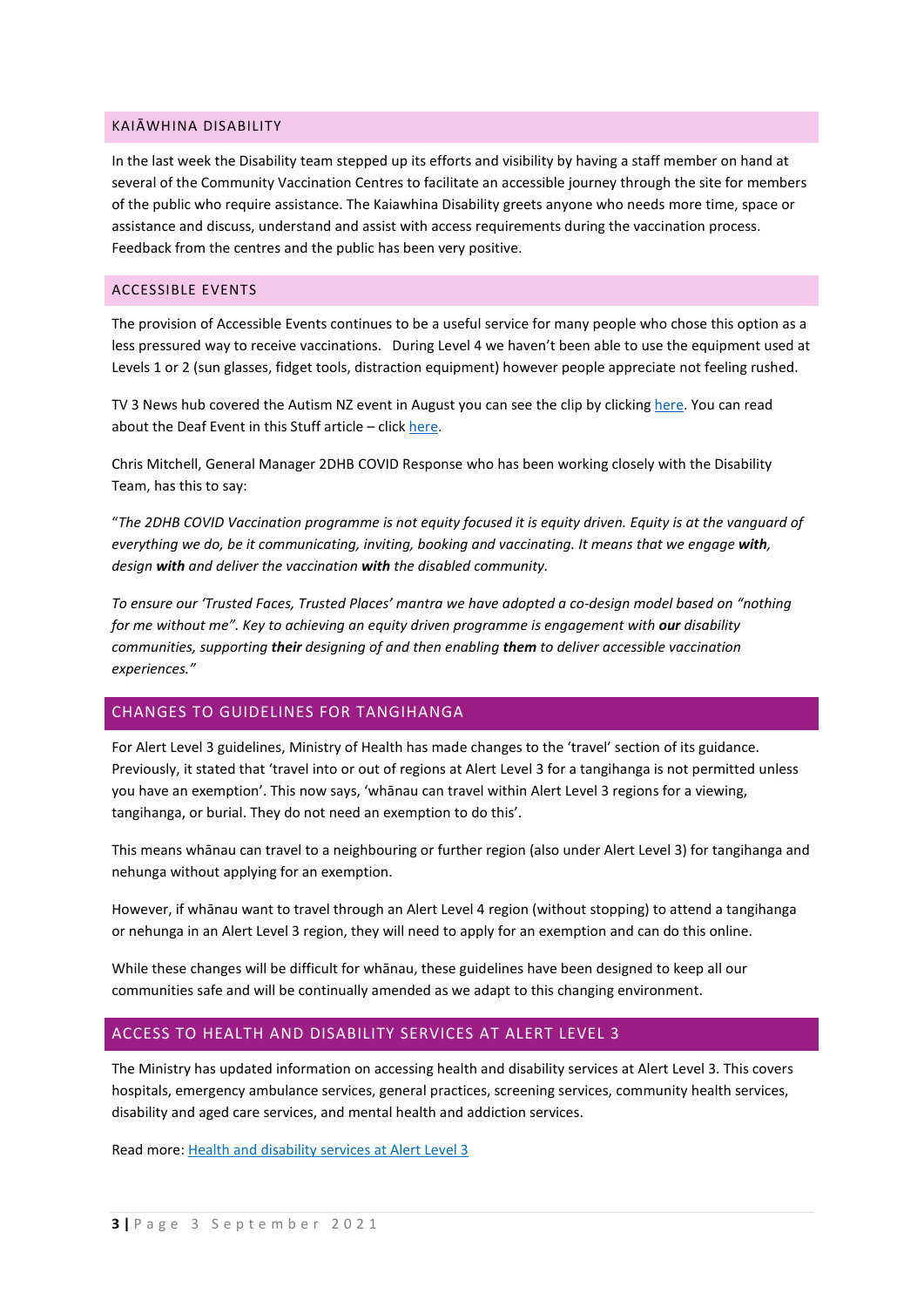## REVISED PRIMARY CARE QUICK REFERENCE GUIDE

The Ministry's Primary Care Quick Reference Guide has been updated to include videos for safe use of P2/N95 particulate respirators, testing advice, updated exemption for essential healthcare workers to the Section 70, mask wearing and exemptions for people with disabilities.

See th[e Ministry's COVID-19 Primary care](https://www.health.govt.nz/our-work/diseases-and-conditions/covid-19-novel-coronavirus/covid-19-information-health-professionals/covid-19-primary-care) page.

## CANCER CARE AND COVID-19

Te Aho o Te Kahu Cancer Control Agency has released guidance for clinicians on COVID-19 vaccines and cancer. You can find the latest advice here <https://teaho.govt.nz/cancer/covid19> as well as other reports and publications for information and guidance on cancer and screening services during the COVID-19 response.

### COVID-19 VACCINATION, PREGNANCY AND LACTATION

The Immunisation Advisory Centre (IMAC) has produced advice and guidance for health professionals around vaccination and pregnancy which recommends that pregnant women/people are routinely offered the vaccinate at any stage of pregnancy. This aligns with recommendations in many other countries, including the UK, the US, Australia and Israel. The guidance document **attached** also includes references and links to research papers.

### SPORT AND RECREATION AT ALERT LEVEL 3

Warmer weather and lockdown is inviting people to get outdoors and get active. Sport New Zealand has important information about play, active recreation and sport at Alert Level 3. Play must be contained within your bubble. Streets, outdoor parks and fields are okay, but playgrounds are closed. People are also encouraged to stay local, and ensure activities are low risk so as to avoid injury and the need for medical care.

See the Sport New Zealand website for more information[: https://sportnz.org.nz/resources/play-active](https://sportnz.org.nz/resources/play-active-recreation-and-sport-at-alert-level-3/)[recreation-and-sport-at-alert-level-3/](https://sportnz.org.nz/resources/play-active-recreation-and-sport-at-alert-level-3/)

## MASH TRUST LOCKDOWN STORY

Living Plus Lower Hutt Team Leader Jo Hockley has shared this lovely story of lockdown at MASH Trust.

With minimal warning we were thrown back into Level 4 lockdown. We had been here before, and we knew we could get through this again. Our motto "Kia kaha, we've got this" spread positivity through our teams and gave us confidence to get through another lockdown. For how long? We did not know.

Lower Hutt Living Plus staff were redeployed into our homes and 'I' "you" 'them' and 'us' became "WE". Together we brought laughter, fun and a hype of lockdown activities into our homes.

Staff challenged other homes with a cooking competition, and when homes outside our area saw the photos on our MASH Trust Facebook page, they started to join in too.

The next challenge was 'Create your own bird feeder'. We are excited to see the teams working together alongside the people we are supporting. It appears the competitiveness is bringing out the best in everyone.

For a photo montage, see the last page of this update.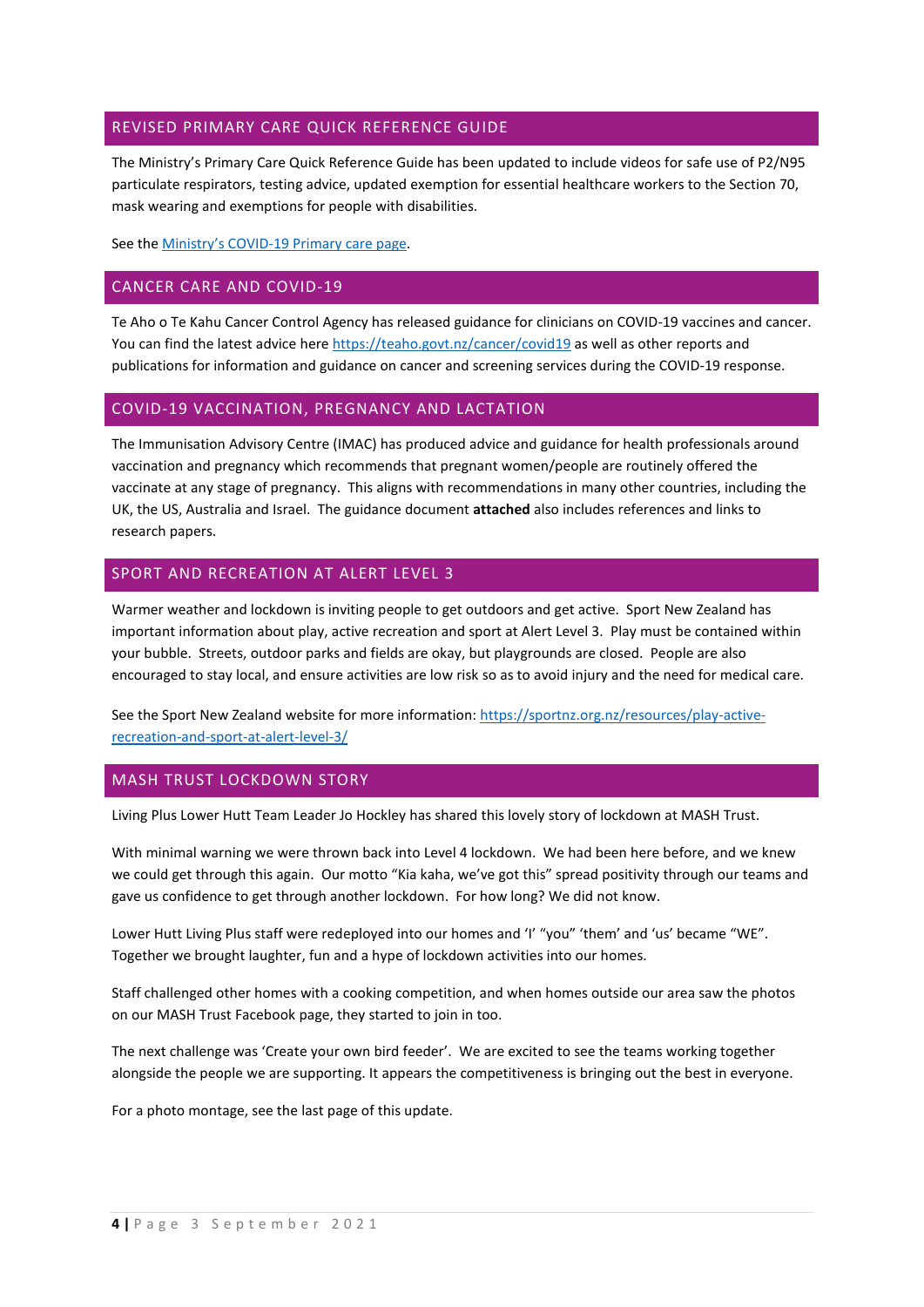## WELLBEING

Te Papa may be closed but it has almost 800,000 artworks, objects and specimens from its collections that can be explored online. Take a virtual tour with the whānau of Taonga Maori, Pacific culture, contemporary art, photography. Start here:<https://collections.tepapa.govt.nz/>

## THANK YOU

It's always good to reflect on just how much good work is going on; work which relies on us being healthy both mentally and physically. Especially now we have fabulous culinary delights available to us. Thank you for all that you and your colleagues are doing.

If you have any questions or concerns please email us at [COVID-19questions@ccdhb.org.nz](mailto:COVID-19questions@ccdhb.org.nz) and a member of the team will respond. Or you can contact your contract manager.

A reminder that our previous provider updates and any attachments can be found here <https://www.ccdhb.org.nz/for-health-professionals/covid-19-resources-for-our-community-providers/>

**Rachel Haggerty**  Incident Controller Community IMT